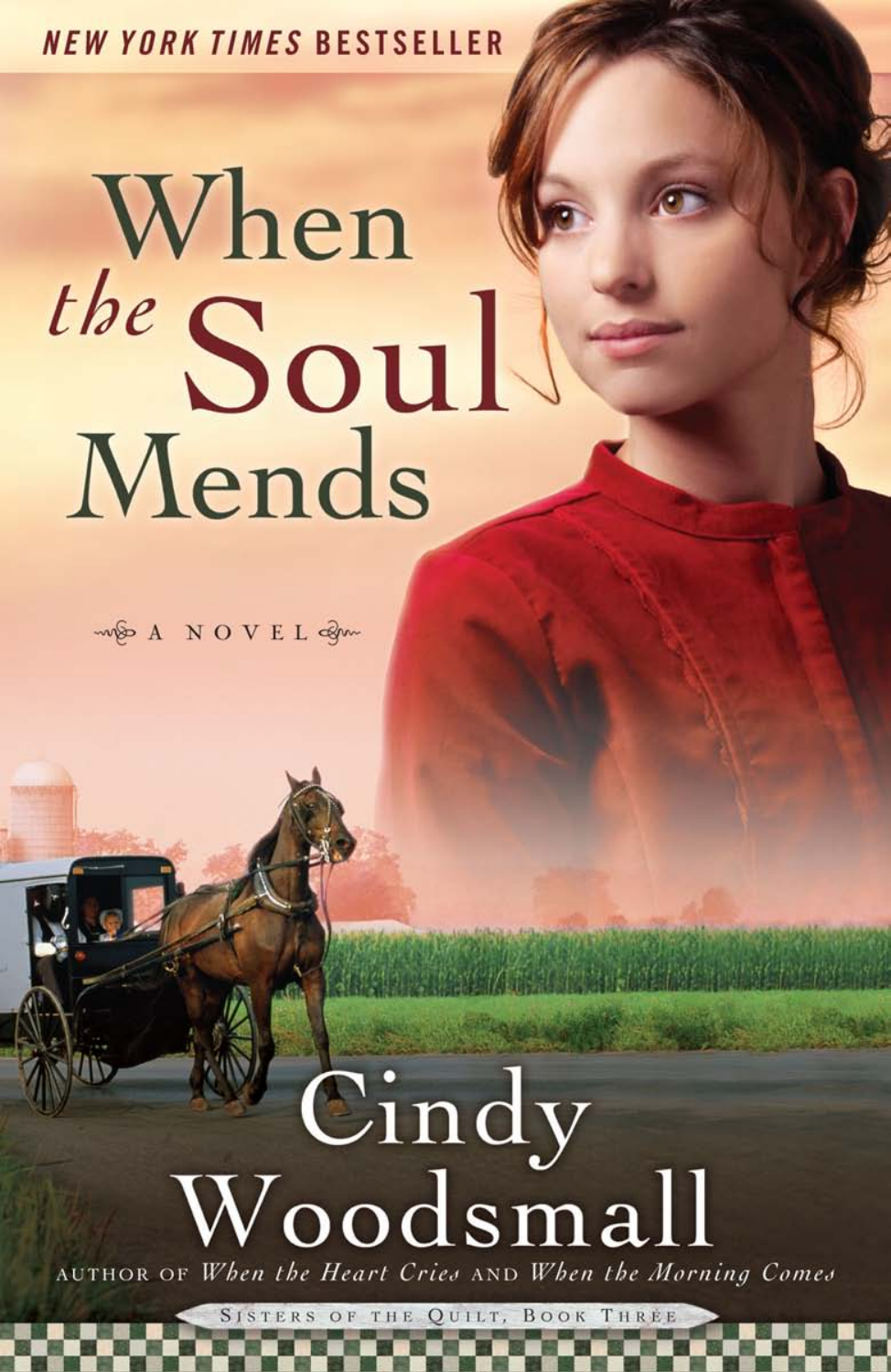#### **Praise for** *When the Soul Mends*

"A skillfully written story of forgiveness and redemption. Woodsmall's authentic characters illustrate beautifully how wounded souls can indeed be mended."

—SUSAN MEISSNER, author of *The Shape of Mercy*

"A heartwarming tale of love and forgiveness, Cindy Woodsmall's novel *When the Soul Mends* offers believable characters and a page-turning plot in an Amish setting so real I could almost smell fresh-baked cinnamon rolls and hear the *clip-clop* of horses' hoofs. For a book that pulls you in from start to finish, this is a must-read!"

—DIANN HUNT, author of *For Better or for Worse*

"Like the stitches on a well-loved quilt, love and faith hold together Cindy Woodsmall's *When the Soul Mends,* the brilliantly written third story in the Sisters of the Quilt series. With deft plotting and characters that seem to jump off the page, this novel offers the timeless truth that forgiveness is the balm that heals all wounds and is a blanket for the soul." —KATHLEEN Y'BARBO, author of *Beloved Castaway*

#### **Praise for the Sisters of the Quilt series**

"Woodsmall's fantastic second book in the Sisters of the Quilt series continues the story of Hannah Lapp. Keep the tissues nearby—Hannah's tale will tug hard at the heartstrings. Readers will find themselves cheering Hannah on through her ordeals and hating to put the book down."

—*Romantic Times*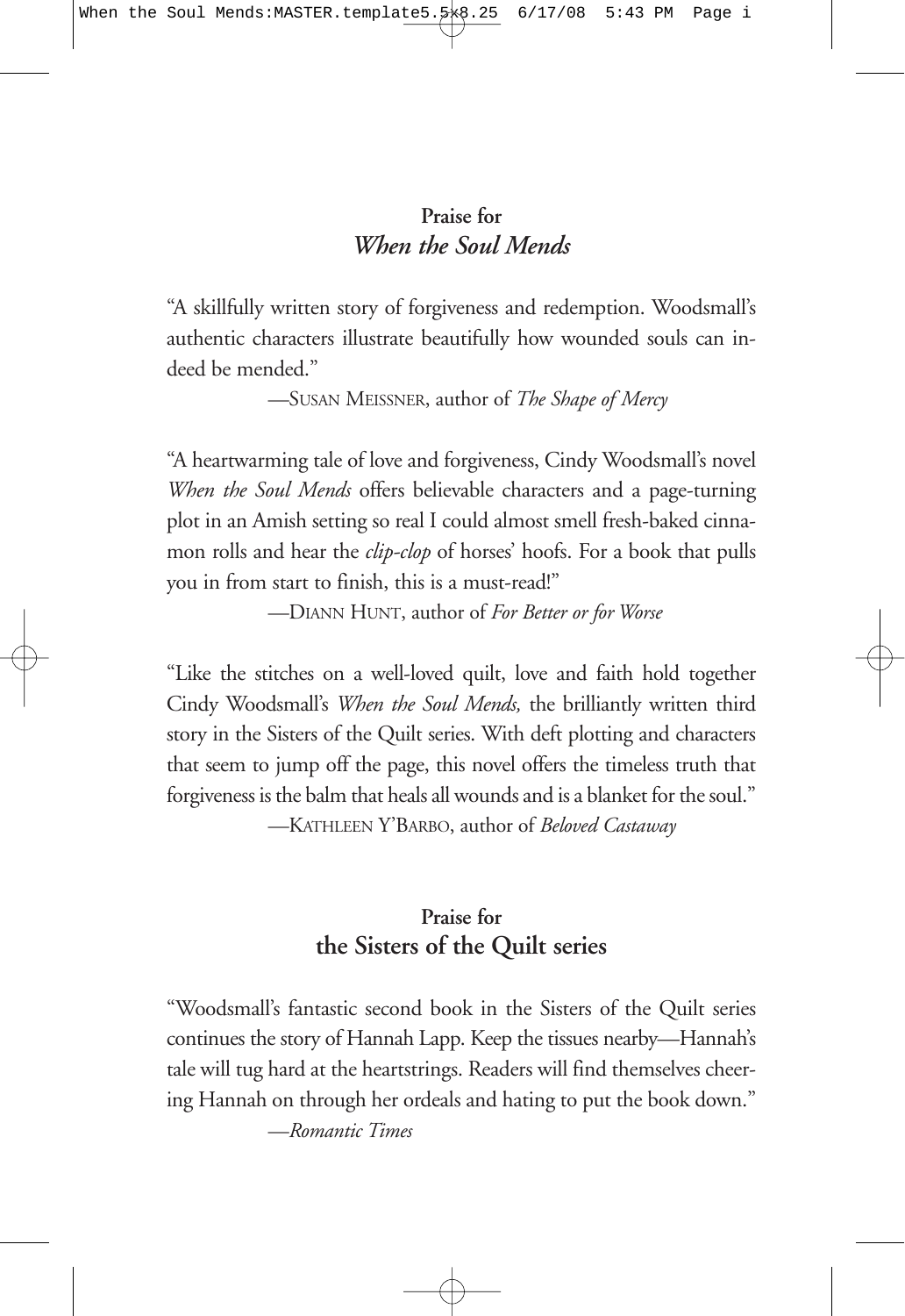"Cindy Woodsmall writes real—real people, real conflicts, real emotions. When you open her book, you enter her world and live the story with the characters."

> —KIM VOGEL SAWYER, author of *Where Willows Grow* and *Waiting for Summer's Return*

*"When the Morning Comes* is a fine rendering of struggle and joy that resonates long after the last words are read."

> —JANE KIRKPATRICK, award-winning author of the Change and Cherish series, including *A Tendering in the Storm*

"Reaching deep into the heart of the reader, Cindy Woodsmall pens a beautifully lyrical story in her debut novel *When the Heart Cries.*" —TAMERA ALEXANDER, best-selling author of *Rekindled*

"What a vibrant, strong, emotional story! *When the Heart Cries* will grip you and not let go, I promise. Highly recommended!"

> —GAYLE ROPER, author of *Allah's Fire* and the Seaside Seasons series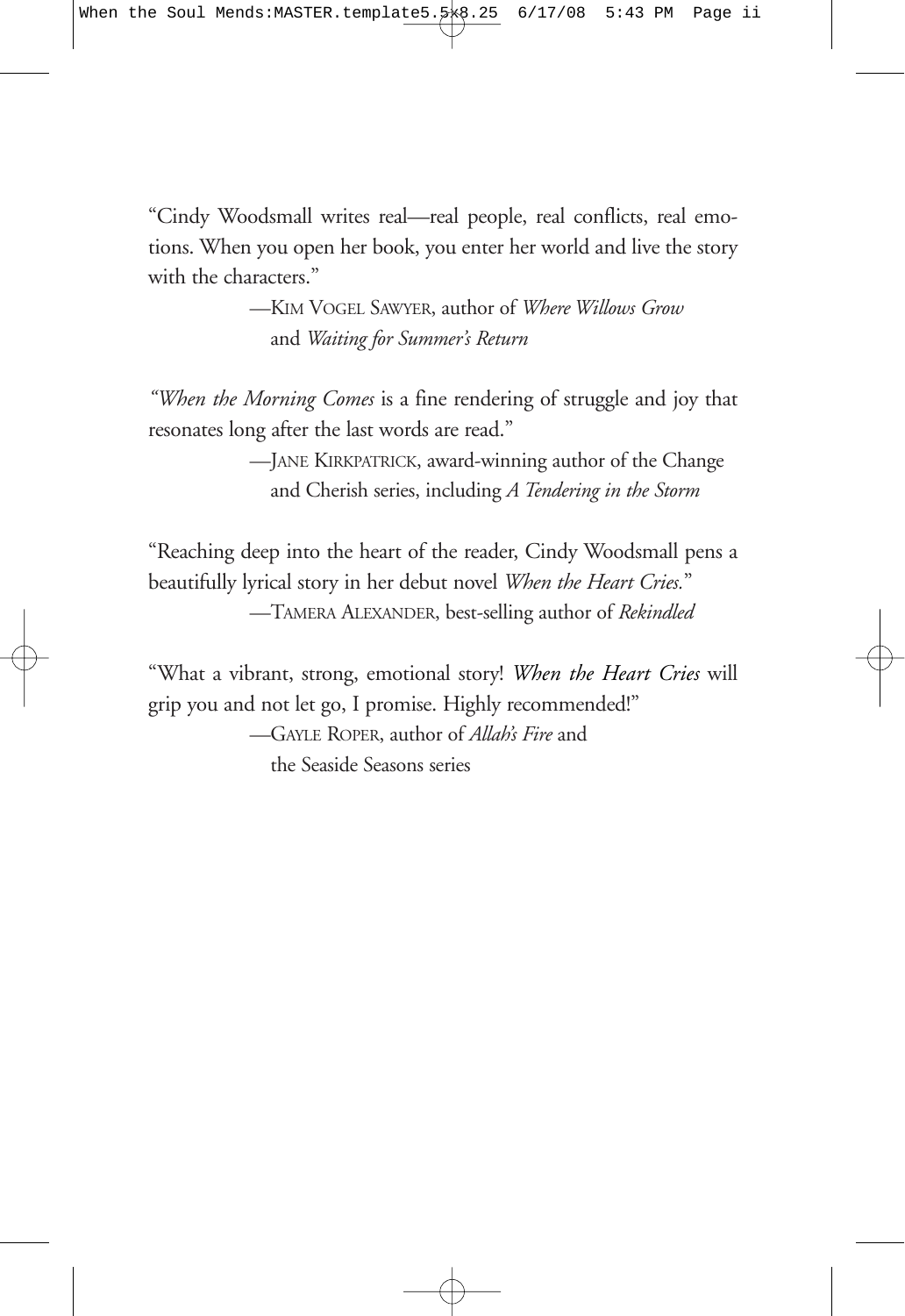When the<sup>Soul</sup> Mends

mp A NOVEL com

### Cindy Woodsmall

**S I S T E R S O F T H E Q U I L T , B O O K T H R E E**

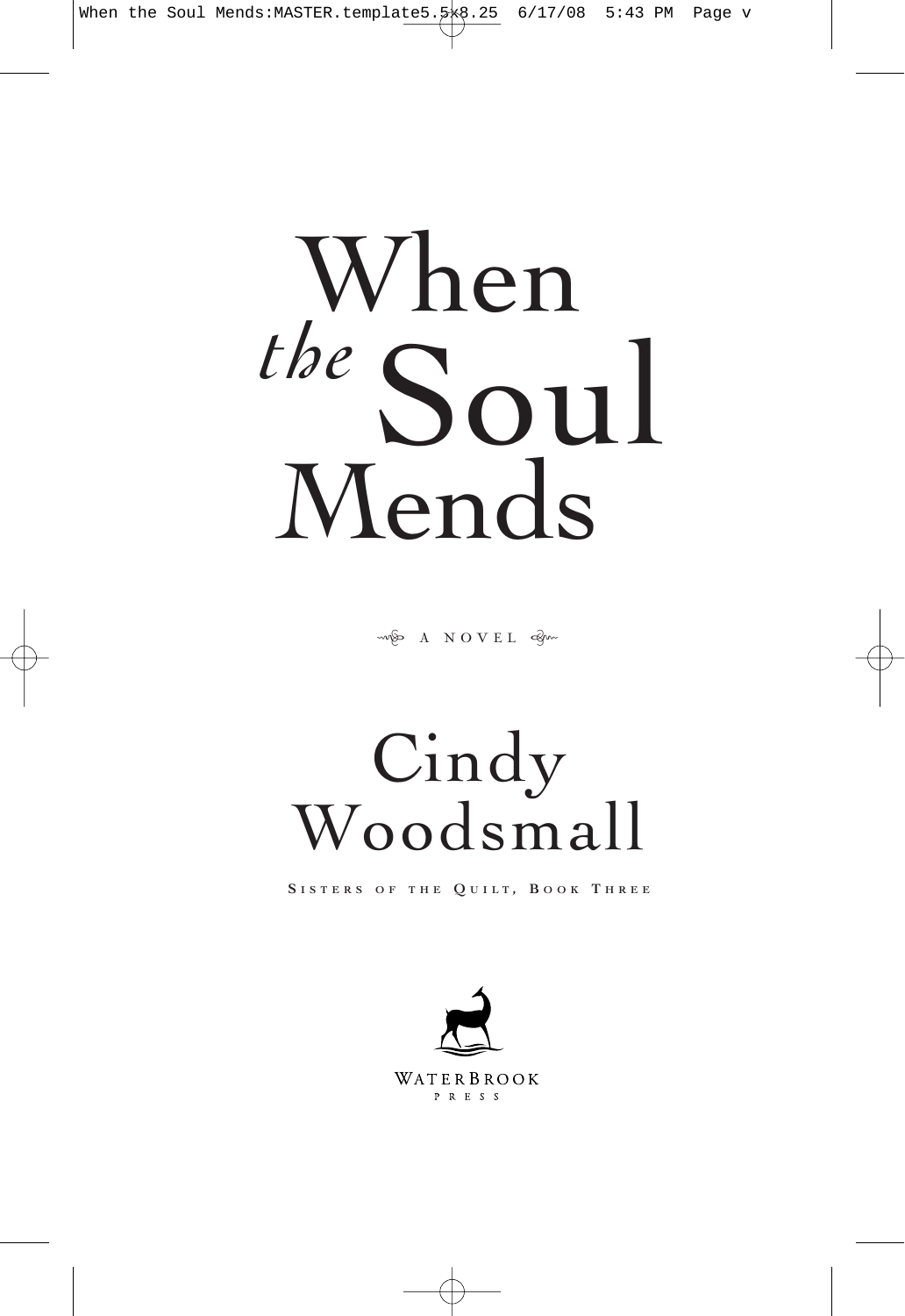WHEN THE SOUL MENDS PUBLISHED BY WATERBROOK PRESS 12265 Oracle Boulevard, Suite 200 Colorado Springs, Colorado 80921 *A division of Random House Inc.*

All Scripture quotations are taken from the Holy Bible: International Standard Version®. Copyright © 1996-2008 by The ISV Foundation of Fullerton, California. All rights reserved internationally. Used by permission.

The characters and events in this book are fictional, and any resemblance to actual persons or events is coincidental.

ISBN 978-1-4000-7294-1

Copyright © 2008 by Cindy Woodsmall

All rights reserved. No part of this book may be reproduced or transmitted in any form or by any means, electronic or mechanical, including photocopying and recording, or by any information storage and retrieval system, without permission in writing from the publisher.

Published in the United States by WaterBrook Multnomah, an imprint of The Doubleday Publishing Group, a division of Random House Inc., New York.

WATERBROOK and its deer colophon are registered trademarks of Random House Inc.

Library of Congress Cataloging-in-Publication Data Woodsmall, Cindy. When the soul mends : a novel / Cindy Woodsmall. — 1st ed. p. cm. — (Sisters of the quilt ; bk. 3) ISBN 978-1-4000-7294-1 1. Amish women—Fiction. 2. Amish—Fiction. I. Title. PS3623.O678W477 2008 813'.6—dc22

2008021380

Printed in the United States of America 2008—First Edition

10 9 8 7 6 5 4 3 2 1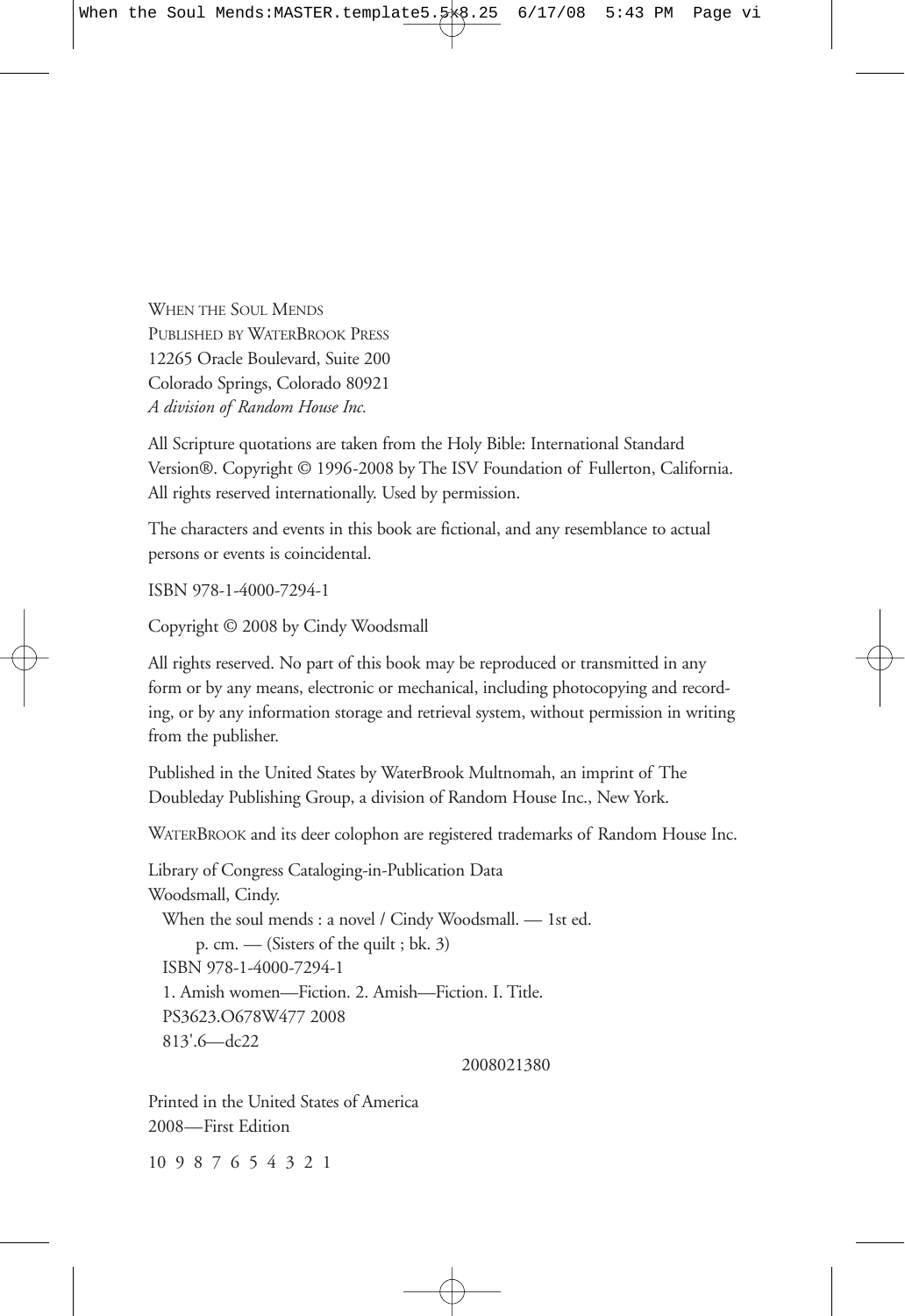sym

#### *To my husband*

*I could fill a thousand books with words of love and still not have shared but a small portion of who you are to me.*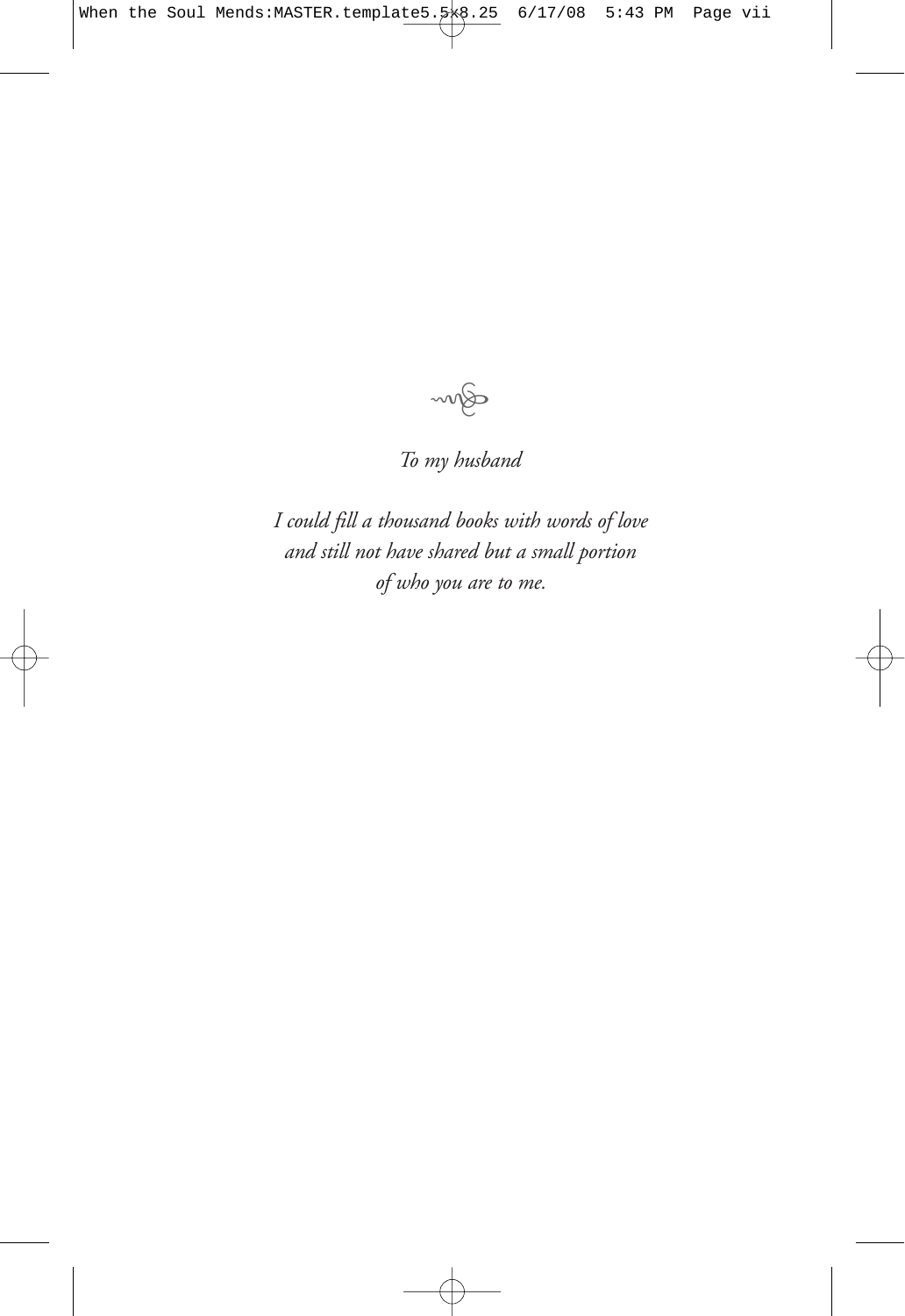#### SISTERS OF THE QUILT SERIES

#### **Main Characters from Books 1 and 2:** *When the Heart Cries* **and** *When the Morning Comes*

- **Hannah Lapp—**age twenty, Old Order Amish. Two and a half years ago, at seventeen, she left her family home in Owl's Perch, Pennsylvania, in disgrace, and she established a new life in Winding Creek, Ohio, with her shunned aunt Zabeth. She had been secretly engaged to Paul Waddell for several months.
- **Zeb and Ruth Lapp—**Hannah's Old Order Amish parents. In addition to Hannah, they have six other children: Luke, age twentyfour; Levi, age twenty-two; Sarah, age eighteen; Esther, age fourteen; Samuel, age nine; Rebecca, age six.
- **Luke Lapp—**Old Order Amish. He is Hannah's eldest brother and one-time close friend, but he struggled to believe the truth about his sister's tragedy. He is married to Mary Yoder.
- **Mary Yoder Lapp—**age twenty, Old Order Amish. Mary is Hannah's best friend and is married to Hannah's brother Luke. Mary's parents are Becky and John Yoder, and she has nine brothers.
- **Sarah Lapp—**Old Order Amish. She is a troubled person and generated rumors about her sister Hannah that contributed to Hannah's disgrace.
- **Zabeth Bender—**Hannah's aunt who took her in and helped her navigate the Englischer world until she passed away the summer after Hannah turned twenty.
- **Martin Palmer—**turning twenty-nine as the book opens. He's an Englischer raised by Zabeth Bender after his mother died. He and Hannah became friends and a support for each other soon after she arrived in Ohio. He's fallen in love with her and has asked her to marry him.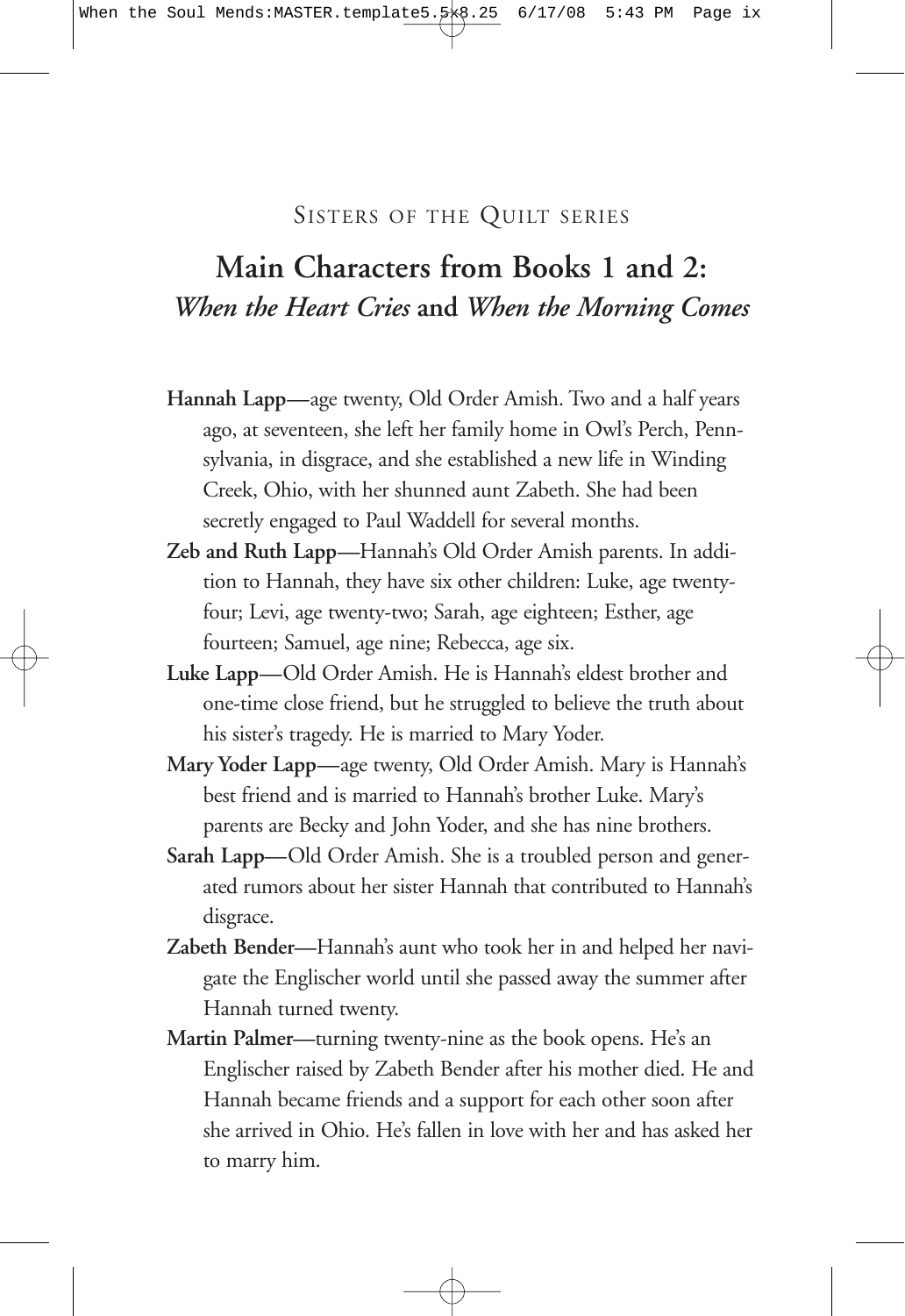- **Faye Palmer—**Martin's thirty-five-year-old sister and a drug addict. She ran off, leaving her children, Kevin and Lissa, with Martin and Hannah.
- **Kevin Palmer—**Martin's seven-year-old nephew.
- **Lissa Palmer—**Martin's six-year-old niece.
- **Paul Waddell—**age twenty-four, a Plain Mennonite. As a college senior, he dreamed of marrying Hannah and using his social-work degree to help families. Then he discovered his fiancée's secret.
- **Katie [Gram] Waddell—**Paul's Plain Mennonite grandmother. She lives a mile from the Lapp home and had Hannah working as a helper until her attack. Paul lived at Gram's during his summer breaks.
- **Dorcas Miller—**age twenty-four, a Plain Mennonite. She is friends with Paul and his family and attended the same Plain Mennonite high school as Paul.
- **Carol—**Paul's older sister and a friend of Dorcas's. Carol's husband is William, and they have two young sons and a baby girl.
- **Matthew Esh—**age twenty-four, Old Order Amish, and a loyal friend to Hannah. He had been in love with Elle Leggett. His parents are Naomi and Raymond Esh, and he has two brothers: David, age fifteen, who died in a fire a few days prior to the start of this book, and Peter, age thirteen.
- **Elle Leggett—**age twenty-five, not confirmed into the Amish church. She was born to Englischer parents, but Elle's mother died, and her father abandoned her when she was a child. Abigail and Hezekiah (Kiah) Zook—a childless, Old Order Amish couple took her in and raised her Plain.
- **Dr. Jeffrey Lehman—**an older gentleman who is Hannah's mentor and friend. He runs the Amish birthing center where Hannah works.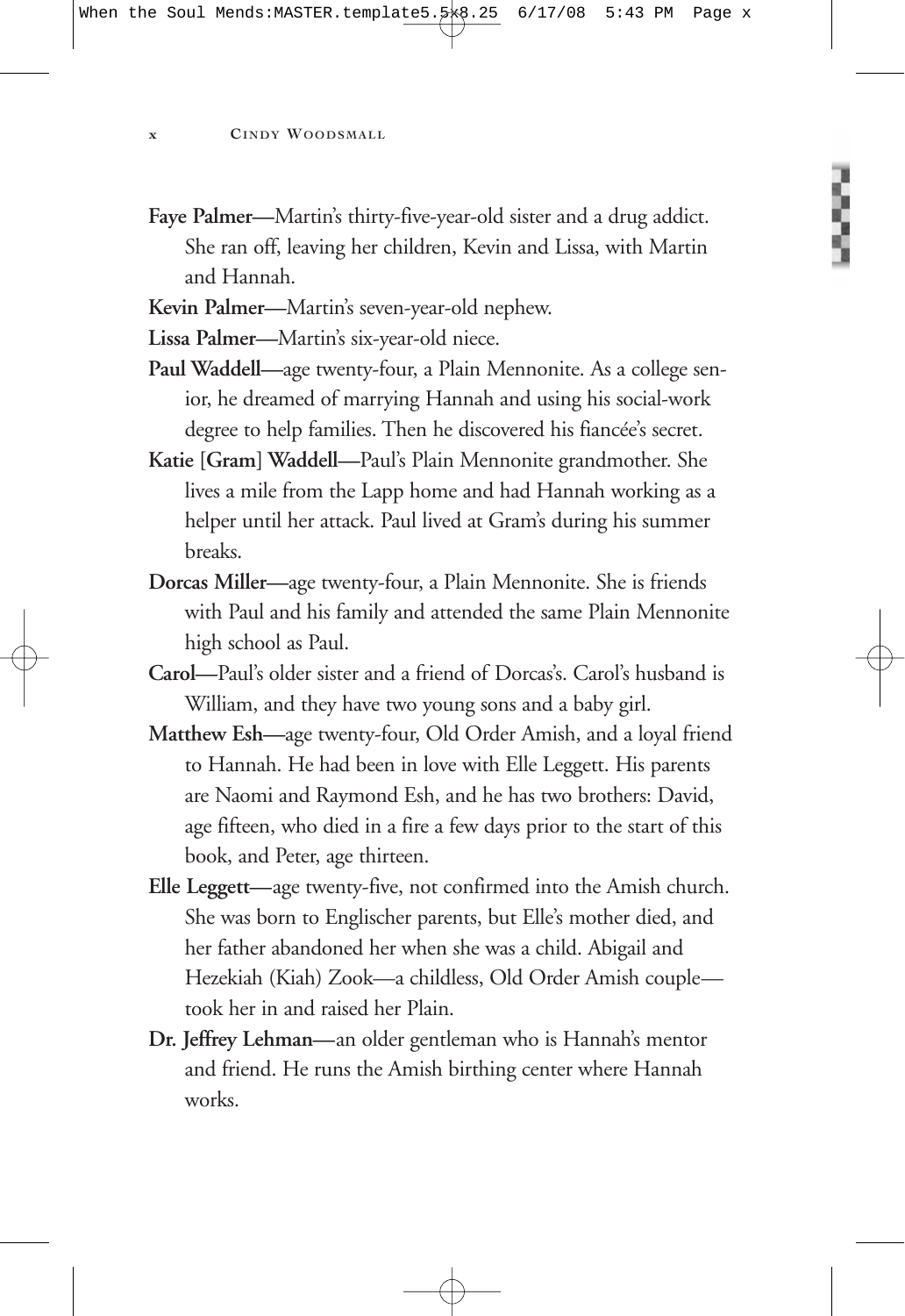

 $\mathcal{F}(\ell)$  annah's car faded into the distance of the paved horizon. The cold concrete chilling Martin's bare feet and the lukewarm cup of coffee in his hand confirmed that this was no way to begin a Saturday morning. Watching the place where Hannah's vehicle had disappeared, Kevin and Lissa slowly stopped waving. For the first time since Hannah had landed in Ohio—two and a half years ago and not yet eighteen—she was on her way back to her Pennsylvania home and the Old Order Amish family she'd left behind. Maybe he should have insisted on going with her.

Lissa tugged at the hem of his T-shirt. "She packed a lot of stuff."

His niece's big brown eyes reflected fears she didn't know how to voice at five years old. Martin tried to catch Kevin's eye to see how he was doing, but he stared at the ground. Hannah really hadn't packed very much, but this had to feel like a replay of when their mother ran off months ago. When Faye had packed a lot of things into her car, she dropped Kevin and Lissa off with Hannah while Martin was at work, and never returned.

Martin suppressed a sigh, tossed the brown liquid from his cup onto the green grass, and held out his hand to Lissa. "She'll be back, guys."

Lissa slid her hand into his. "Promise?"

"Yes. Absolutely." Martin gave her hand a gentle squeeze. "Her sister called to say that a good friend of Hannah's had an accident and is in the hospital. She'll probably be back in time for her classes on Monday. Wednesday at the latest."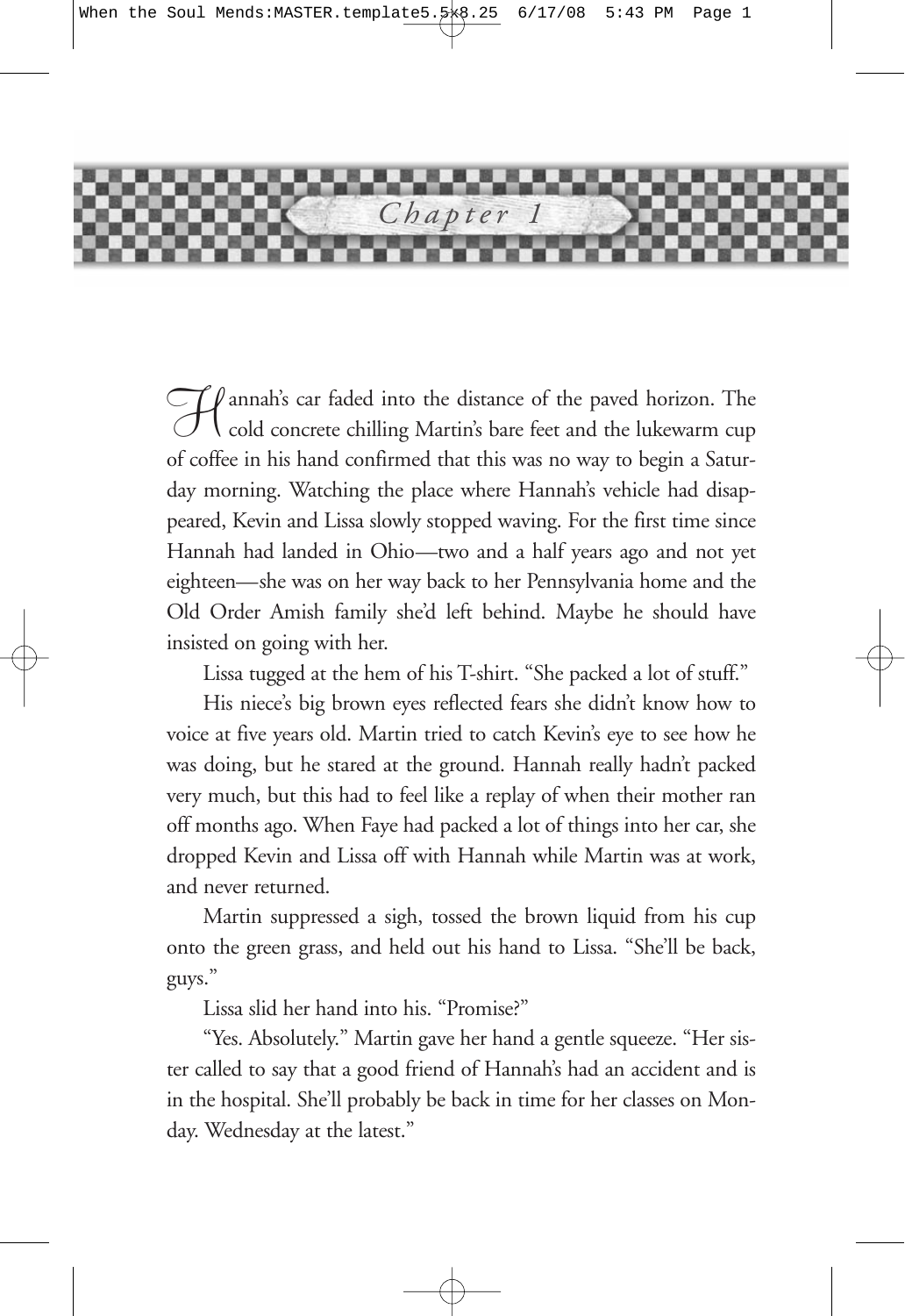Kevin shoved his hands deep into his pockets. "I didn't know she had a sister."

Martin shrugged, unwilling to say too much about Hannah's past. "She hasn't been to see her family or friends in Pennsylvania for years." With the coffee cup dangling from his fingers, he put his hand on Kevin's shoulder. "Now they need her for a bit." He headed for the house, leading the children.

Earlier this morning, while Hannah called possible hospitals her friend might have been taken to, Martin found an Ohio-Pennsylvania map. Once she knew the name and address of the hospital, they studied the map together while he highlighted the route she'd need to take. He didn't know which caused her the most nervousness: her injured friend, having to see her family again, or driving in unfamiliar territory, but right now he wished he'd pushed a little harder to go with her.

He thought about the gifts he and Hannah had exchanged last night. He'd given her an honorary mother's ring and had slid it onto the ring finger of her left hand. She hadn't agreed yet to marry him, saying his proposal a few weeks back had been brazen and romance-free, which it had. But when he took her to Hawaii over Christmas, he'd find the most romantic way possible to propose.

A smile he couldn't stop seemed to spread across the morning.

Martin opened the front door. "How about some Cracklin' Pops cereal and cartoons?"



The muscles across Hannah's shoulders ached. With the toll roads and service plazas of the Ohio and Pennsylvania Turnpikes behind her, she pulled into the parking lot of the hospital and found a space for her car.

Her frazzled nerves complained, but she was here now—whatever *here* held in store. Trying desperately to remember who she'd become over the last couple of years, not who she'd once been, she stopped at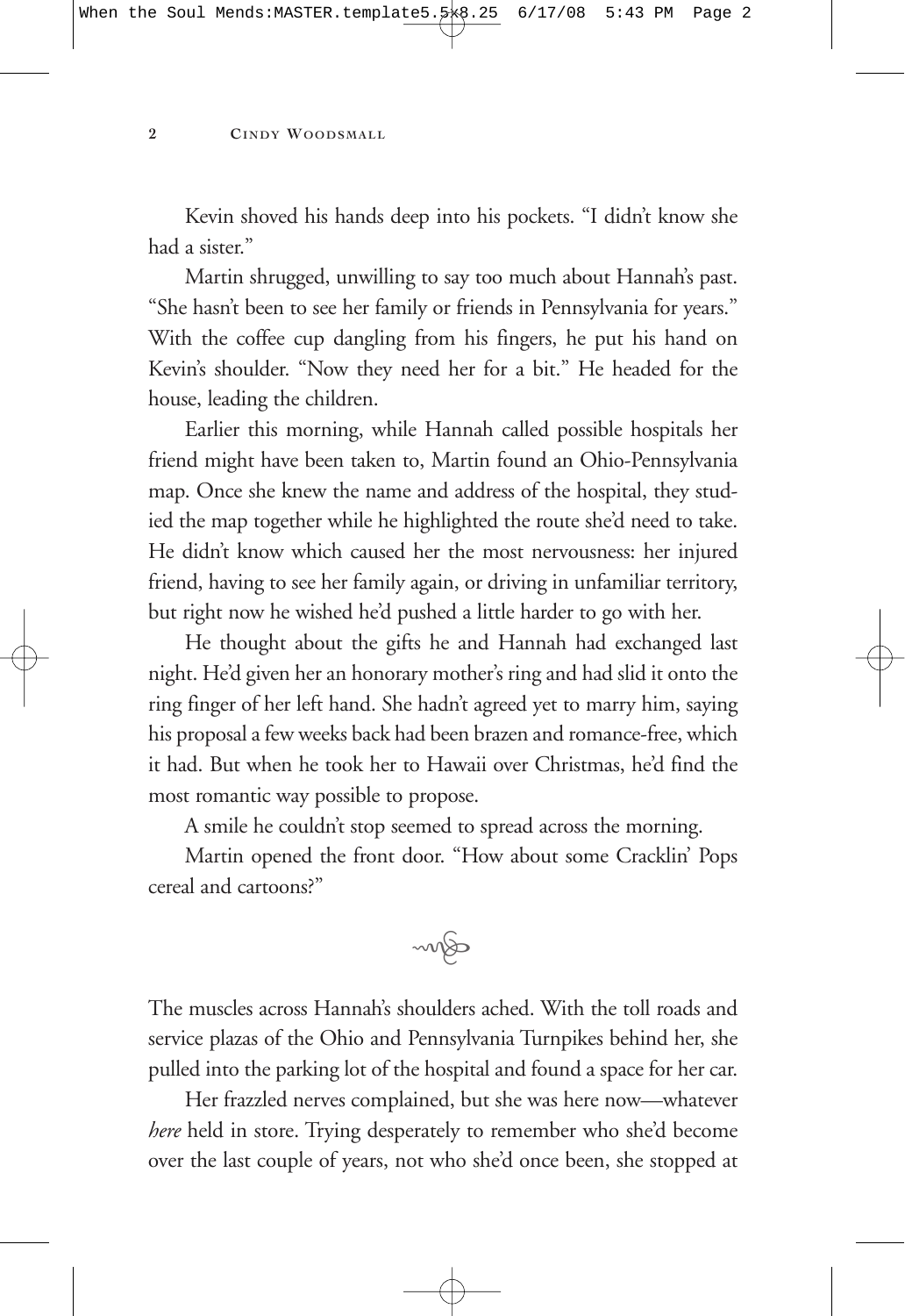the information desk and waited for the woman to end her phone conversation.

Her sister Sarah had managed to get hold of her phone number and had called last night to tell her about Matthew being hurt in a fire. Hannah promised to come—a pledge she now regretted. In some ways it'd been a lifetime since she'd last faced her Amish community, yet the quaking of her insides said it'd been only yesterday.

The gray-haired woman hung up the phone. "Can I help you?"

"Yes, I need the room numbers for Matthew and David Esh."

The woman typed on the keyboard and studied the screen. She frowned and typed in more info. "We have a Matthew Esh, but there's not a David Esh listed." She jotted down the room number on a small piece of paper. "It's possible he's already been released or perhaps was taken to a different hospital."

"Maybe so. I'll ask Matthew." Hannah took the paper from her. "Thank you."

She went to the elevator, trying to mentally prepare to face Matthew's visitors—people she knew, people she was related to, those who'd accused her of wrong doing before they washed their hands of her. Nonetheless, she'd come home.

*Here. Not home.* She corrected herself and felt a morsel of comfort in the thought. These people didn't own her and had no power to control her, not anymore. She stepped off the elevator and headed toward Matthew's room. Odd, but the place appeared empty of any Amish. She gave a sideways glance into the waiting room as she passed it. There were no Plain folk in there either.

Stopping outside the room, Hannah said a silent prayer.

Ready or not, she pressed the palms of her hands against the door and eased it open.

A man lay in the bed, but she couldn't see his face for the bandages across his eyes. He turned his head toward the door.

"Hello?" His voice echoed through the room.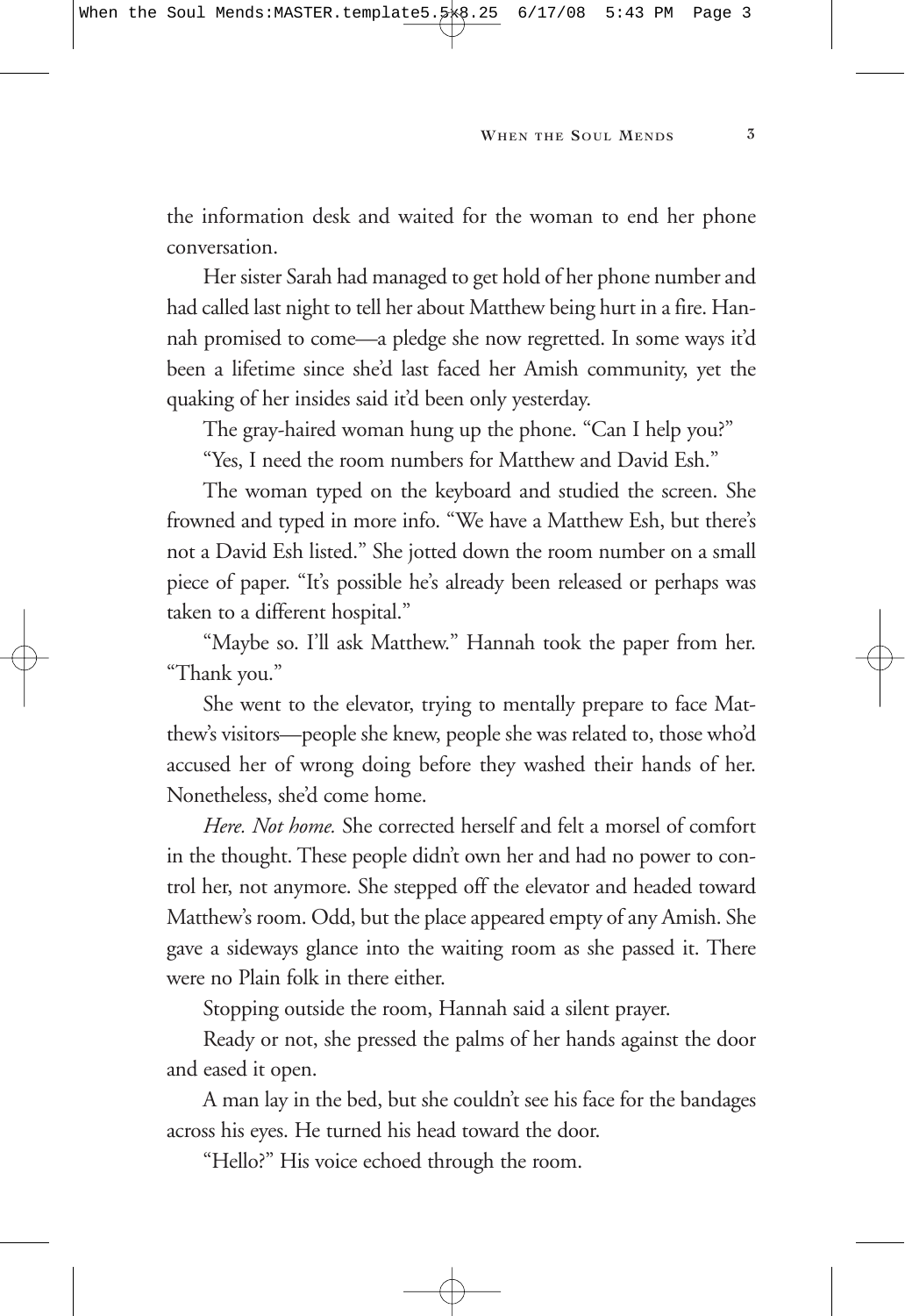#### "Matthew?"

His forehead wrinkled above the bandages, and he clenched his jaw. "Just go home…or wherever it is you're livin' these days. I got no more use for you."

She froze. If this is what awaited her from Matthew, one of her few friends, what would the community be like? But maybe the man wasn't Matthew. His body was larger, shoulders thicker and rounded with muscle. His voice was raspy and deeper than she remembered. And Matthew would have visitors, wouldn't he?

"Matthew?"

He shifted in the bed, angling his head.

"It…it's Hannah."

Only the soft buzzing sound of electronics could be heard as she waited for his response. Wondering a thousand things—whether the eye damage was permanent, why he didn't have a marriage beard, and where everyone was—she moved closer to the bed.

Finally he reached his hand toward her. "Hannah Lapp, at last back from the unknown world."

Ignoring his unsettling tone, she put her fingers around his outstretched hand and squeezed. "How are you?"

The stiltedness of their words said that a lot more than two and a half years had passed between them.

He shrugged and then winced, reminding her of the pain he must be in. "I've lost David…and every part of my business. How do ya expect me to be?"

#### *David is dead?*

The news twisted her insides, making her fight to respond. "I'm so sorry, Matthew."

He eased his hand away from hers. "I'm grateful you came all this way, but I'm too tired to talk right now."

"Sure. I understand. Where is everyone?"

The door swooshed open, and a nurse walked in. "I'm sorry, miss.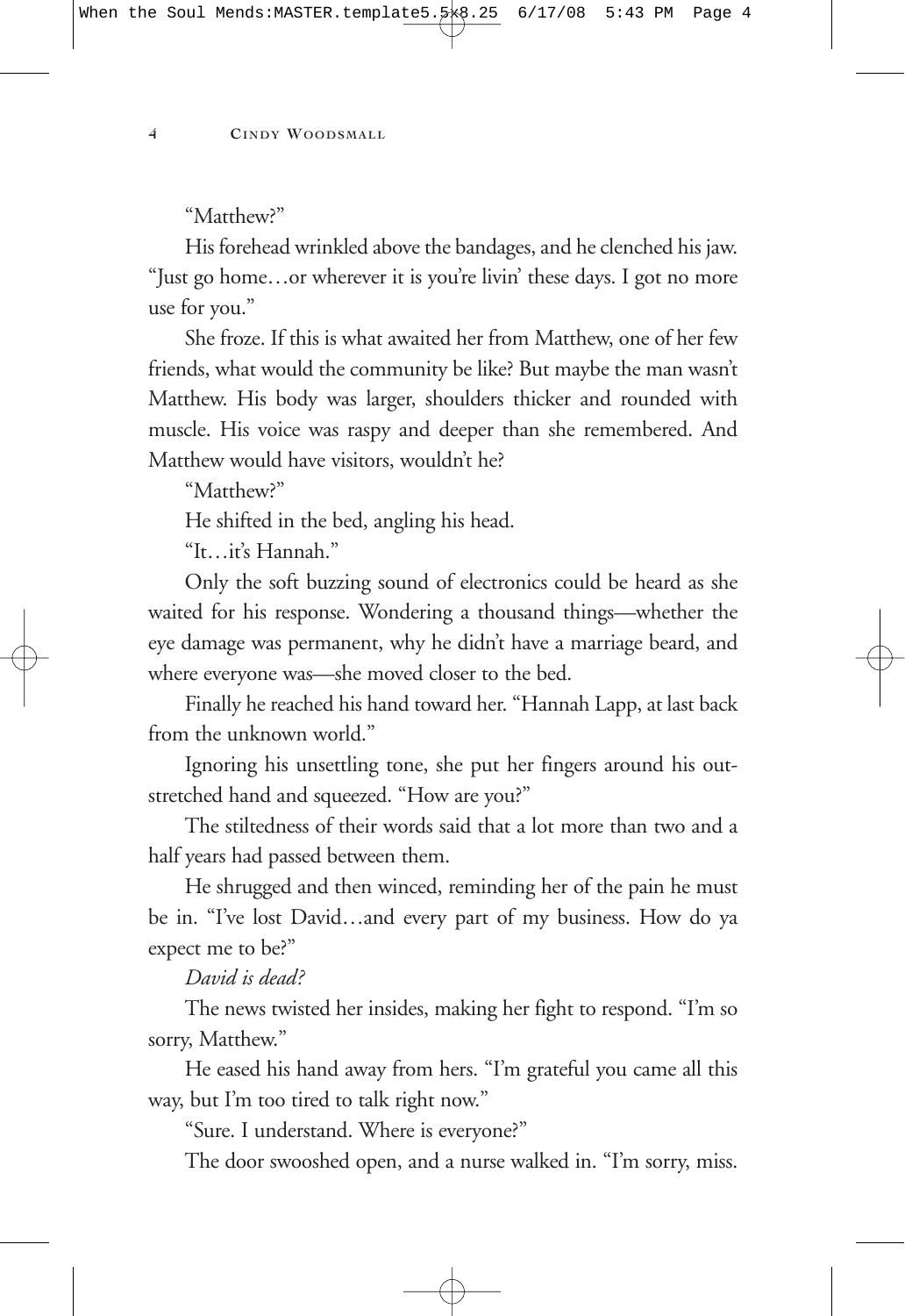He's not to have visitors." She held up a laminated, printed sign that said No Visitors Allowed. "It'd slipped off his door."

That explained why he didn't have friends or relatives here, but he didn't appear to be in bad enough shape for a doctor to give that order. Hannah studied the nurse, but she just shook her head without saying more. The only reason he wouldn't be *allowed* to have visitors was because he'd requested that of the staff. And clearly he didn't want to make an exception for her.

"Okay." She slid her hand into his once more, wishing she could at least know more about the condition of his eyes. But he seemed in no mood for questions. "I'll come back when you're feeling better."

"There's no sense in that. I'm goin' home tomorrow. But…David's funeral is Monday." His voice cracked, and he took a ragged breath. "If you're still here, we could meet up afterward while *Mamm* and everyone is distracted with the gatherin' at the house."

The words Matthew didn't say weighed heavily. He didn't want her going into the community to see anyone. He wanted to meet her alone, in secret.

Unable to respond, she grappled with the space separating them. She'd expected distance from her *Daed* and Mamm, the church leaders, and even Gram, but she hadn't for one second thought Matthew would sidestep her. He'd understood, even disobeyed the bishop to help her. Built the coffin for her baby, dug the grave, and said the prayer. Taken her to the train station, bought her a ticket, and stayed with her until time for the train to depart the next day. Did he now regret that he'd stuck by her?

Unwilling to push for a specific plan, Hannah gave his hand a final squeeze before pulling away. "Sure. I...I'll catch up with you then."

Desperate to clear her mind, Hannah hurried out of the hospital and into her car. She pulled out of the hospital parking lot and drove to where, she didn't know. Old feelings of loneliness washed over her, but she kept driving, as if she could outrun the sting.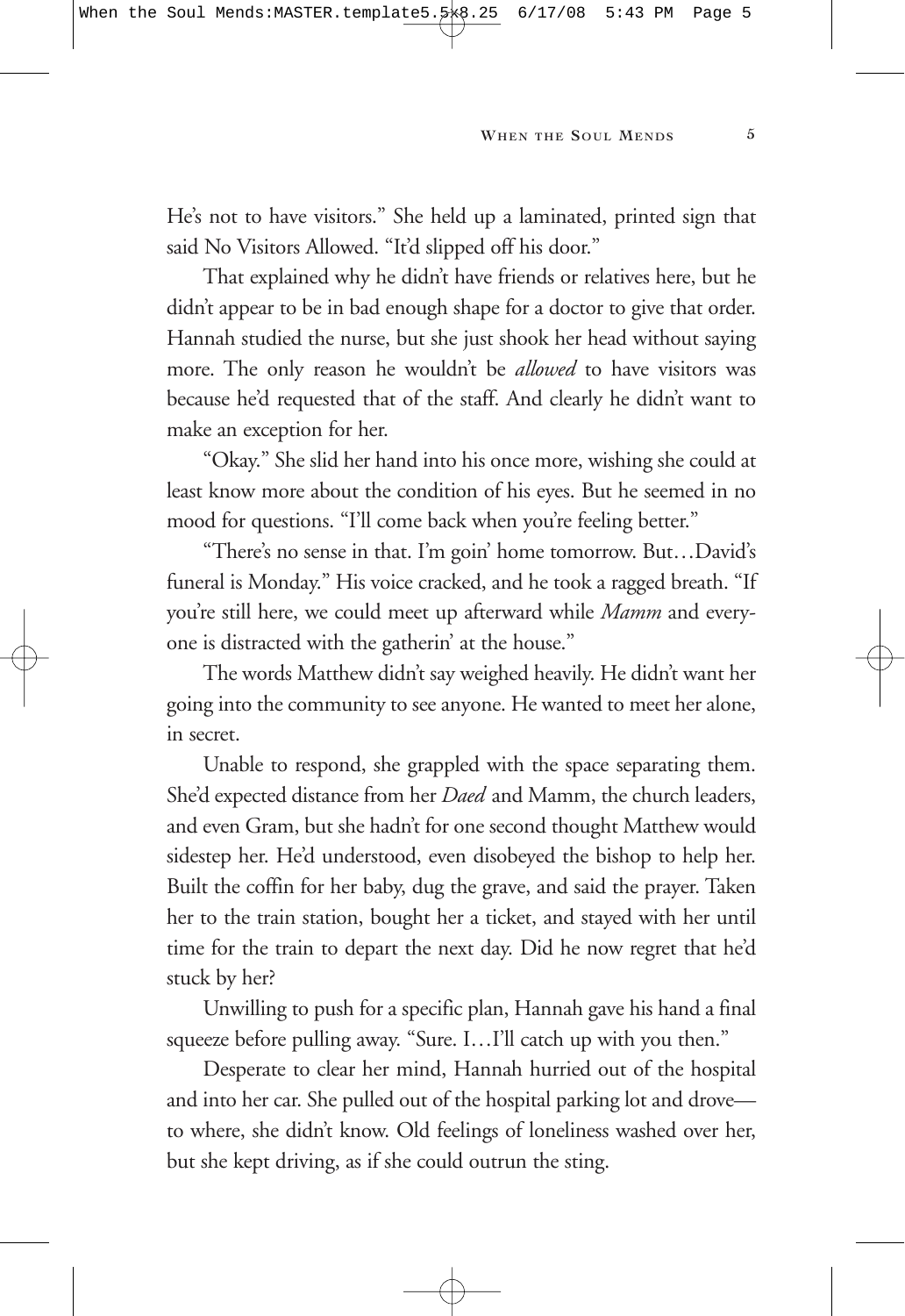By the time her emotions began to settle, she had no idea where she was. Glancing in the rearview mirror, she pulled her car onto the shoulder of the road. Fields of yet-uncut hay seemed to go on forever as cars whizzed past. Unsure of the county or town she was in, she grabbed the map off the seat beside her and searched for her location. Nothing looked familiar. Realizing the stupid thing was upside down, she flipped it around.

At this moment all she wanted was to be at home with Martin, but the next few days had to be walked through first. She'd given Sarah her word. Even as that thought crossed her mind, she wondered if there was more to it. If maybe some deeply hidden part of her wanted to be here. Desperate to hear Martin's voice, to feel like she did when with him, she took her cell phone out of her purse.

"Hey, sweetheart, where are you?"

A sense of belonging washed over her the moment she heard his voice. "I was hoping you could tell me."

He laughed. "Are you serious?"

"Yeah, sort of."

"Do you know the name of the road you're on?"

"No. All I know is I want to be there, not here." In spite of her effort to sound upbeat, she came across as pathetic and didn't want to imagine what Martin must be thinking about now.

"Look at the directions I printed out, and tell me what point you got to before you became lost."

"I turned left out of your driveway."

His low chuckle was reassuring. "Very cute."

Determined to show Martin she could handle this, she studied the map. "Yeah, you've told me that before, only then you could see me." She angled the map sideways. "Wait. I got it. I know where I am." She pressed her fingertip against the map and followed the line before realizing she was wrong. "Lost without you."

"Metaphorically, I love the sound of that, but you should have let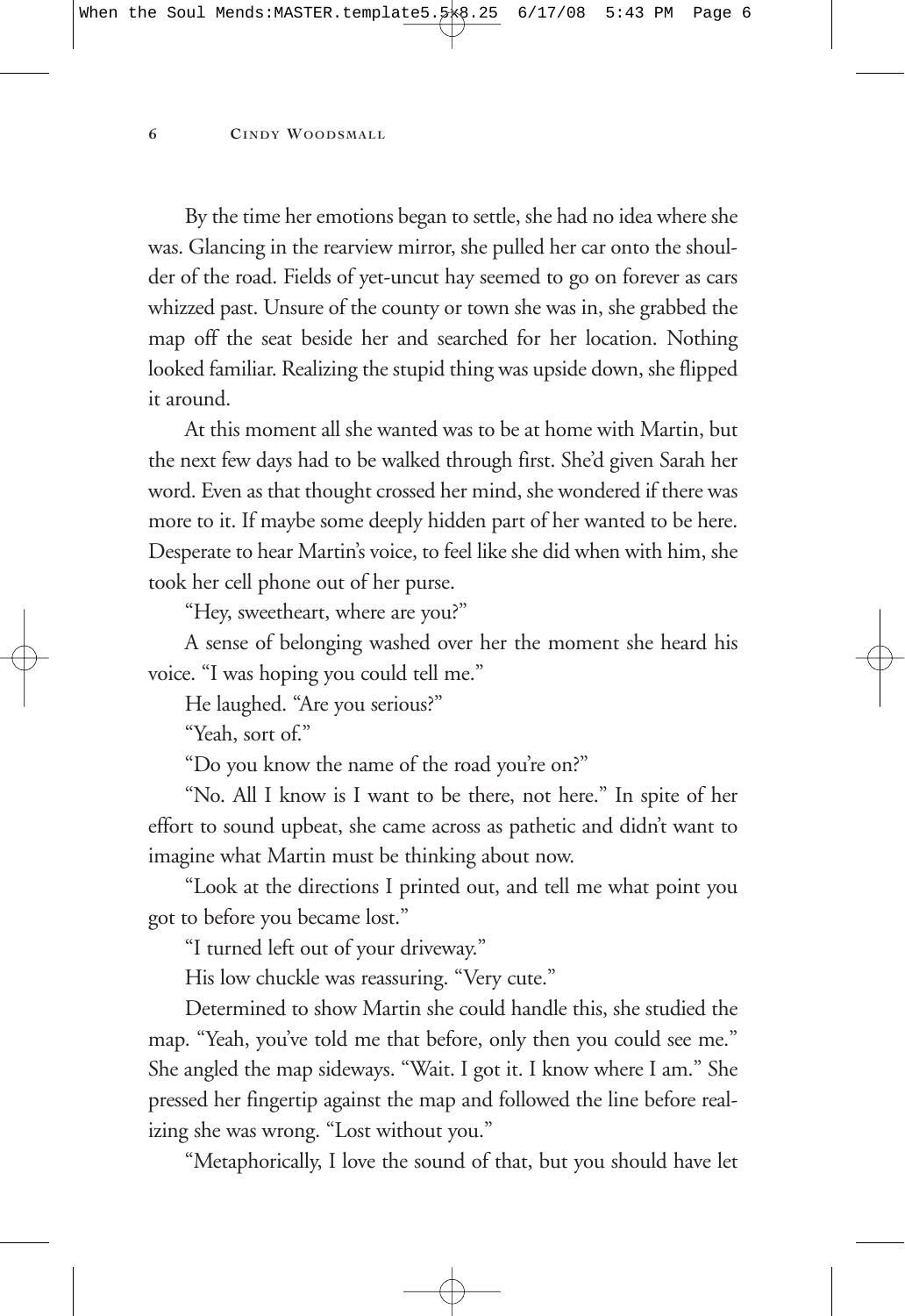me take you there. You've never driven anywhere outside a twenty-five mile radius of Winding Creek."

"You're not helping."

"It's a little hard to help from here with no"—he mockingly cleared his throat—"POB to work from."

She heard the familiar beeps of his laptop starting up. "POB…ah, engineering lingo."

"Yep. Point of beginning. I'm logging onto Google maps right now and will try the satellite visual. Tell me about your surroundings."

"Oh yeah, that's a great plan. I'm surrounded by cow pastures and no houses. Found the right spot yet? There's a Holstein watching me."

"On Google maps, no. The right spot for you? Yes, it's right here in Ohio with us."

She heard the rustle of fabric. "Did you go back to bed after I left?"

"I ate breakfast and watched cartoons with Lissa and Kevin. But then Laura arrived, so I let the nanny do her job while I took a nice long nap, until you became a damsel in distress. The Mary Jane to my Peter Parker."

"What? Damsel in distress," she muttered. "So what does that make you when you don't know the difference between a skillet and a pot?"

"A typical male who just happens to be…" He paused. "Come on, work with me here, phone girl. Who just happens to be…"

"Charming and intelligent." She mimicked his clearing of the throat. "According to him."

He laughed. A loud crash echoed through her cell. Lissa screamed, and Hannah's breath caught.

A bang, as if his door had been shoved open and hit the wall, filtered through the receiver. "Uncle Martin, Laura said you better come see this. Lissa might need stitches."

"Phone girl, I'll need to call you back in a few. Okay?"

The next sound she heard was the complete silence of a cell-phone disconnection. Wondering what she was doing here rather than being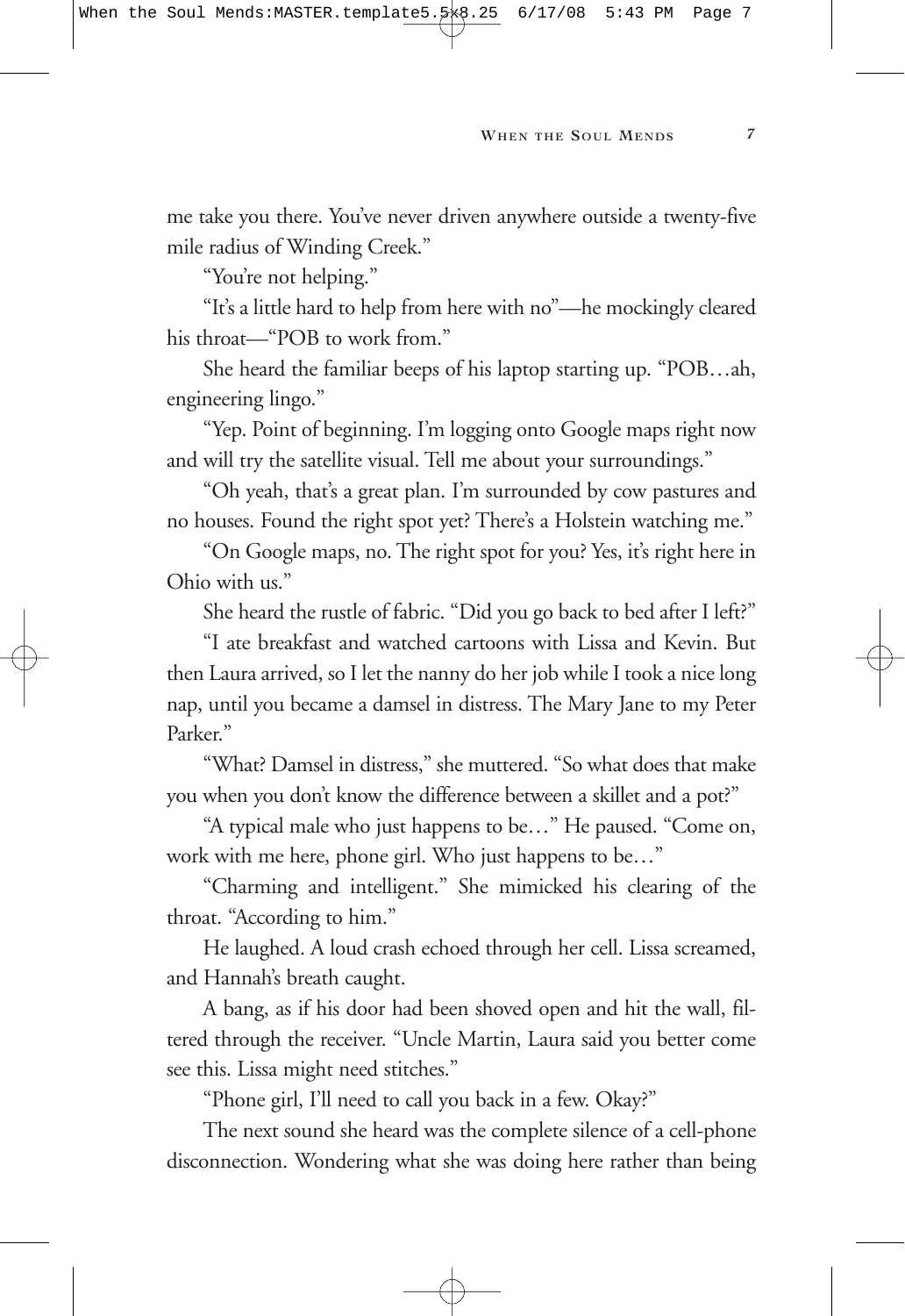there to help Martin, she closed her phone. At sixty-two, Laura was a skilled nanny, but Hannah wanted to be the one with him going through whatever the day brought.

Looking at the map one last time, she thought about calling Dr. Lehman. He was more than just her boss, and he regularly visited relatives in Lancaster, some forty miles southeast of here, so he might be able to help her. But rather than chance disturbing him, she decided to continue driving until she found a landmark she recognized. She pulled back onto the road. After a solid hour and many times of turning around, she found the road that led to Owl's Perch. Martin hadn't called her back, and she hadn't been able to reach him. His voice mail picked up immediately, which meant his phone was turned off. Whatever was going on, she bet his Saturday was tough, nanny's help or not.

The oddest sensation slid up her back as she drove alongside the Susquehanna River. She'd been in this very spot three years ago, heading for Hershey Medical Center because Luke and Mary had been taken there by helicopter after their accident. She remembered the days that followed, months of hiding her rape from everyone but her parents and hoping against hope that she wouldn't lose Paul.

"Brilliant, Hannah, you were afraid of losing a jerk." She mumbled the words, then turned the radio up louder, trying to drown out the whispers of resentment against him. The familiar territory had to be the reason for the fresh edge of offense that cut against her insides. In all the time she'd known Paul, he'd lived on a college campus not far from here, except for the summers, when he stayed with his Gram. She'd only seen this area twice before, once on the way to the hospital to see Luke and Mary and again about two weeks later on the way back home, but in each instance she'd been keenly aware that she was in Paul's stomping grounds. At the time she felt connected to him, hopeful they could overcome the obstacles that stood between them and getting married.

*Silly, childish dreams.*

Needing a stronger diversion than worship songs, she pushed the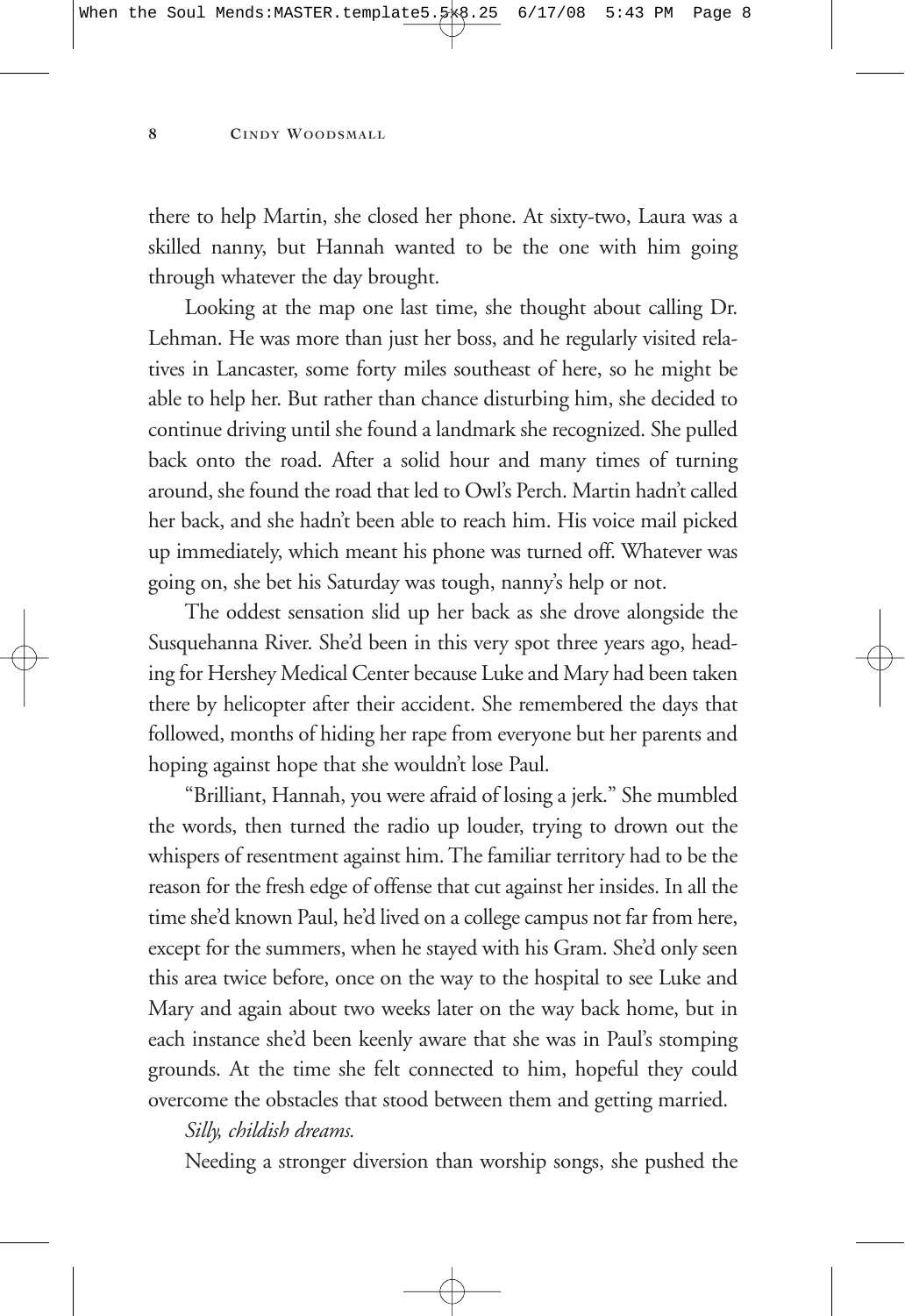radio button, jumping through the stations until she found a familiar song by Rascal Flatts, "I'm Moving On." She cranked up the sound full blast and sang along, assuring her anxieties that she would survive the oddity of being here as well as the misery of not being with Lissa throughout whatever ordeal she faced.

The waters of the Susquehanna weren't brown and frothy this time. The river looked crystal clear as the afternoon sun rode across the ripples. In less than an hour she'd be in Owl's Perch, and as badly as she wanted to arrive, she didn't want to face her father. What was she going to say to him?

A dozen songs later, that question was still on her mind as she drove into her parents' driveway. Her mouth dry and palms sweaty, she got out of her car. The cool September breeze played with her dress and loose strands of her pinned-up hair, but there wasn't anyone in sight, and the wood doors on the house were shut. Without any sounds of voices or movement coming through the screened windows, she was pretty confident no one was home. She knocked loudly anyway. It was rare for everyone to be gone if it wasn't a church day.

When no one answered, she made a complete circle, taking in the old place, its chicken coop, barns, lean-to, and smokehouse. A sense of nostalgia reverberated through her as she absorbed the homestead where she'd been born and her mother before her. The tops of the huge oaks rustled. She walked to the hand pump, pushed and pulled the handle until water poured forth, and filled a tin cup. Taking a sip of the cool water, Hannah sensed an odd connectedness to her ancestors. A greatgrandfather on her mother's side had dug this well, and springs that fed it had been sustaining her family for generations.

The quiet peacefulness moved through her, making her realize how much she'd once cherished parts of the Plain life. She hadn't expected this, and for the first time in a long time, she wished she understood herself better. Spotting the garden, she walked up the small hill to the edge of it. The last of the corn had been harvested weeks ago, and now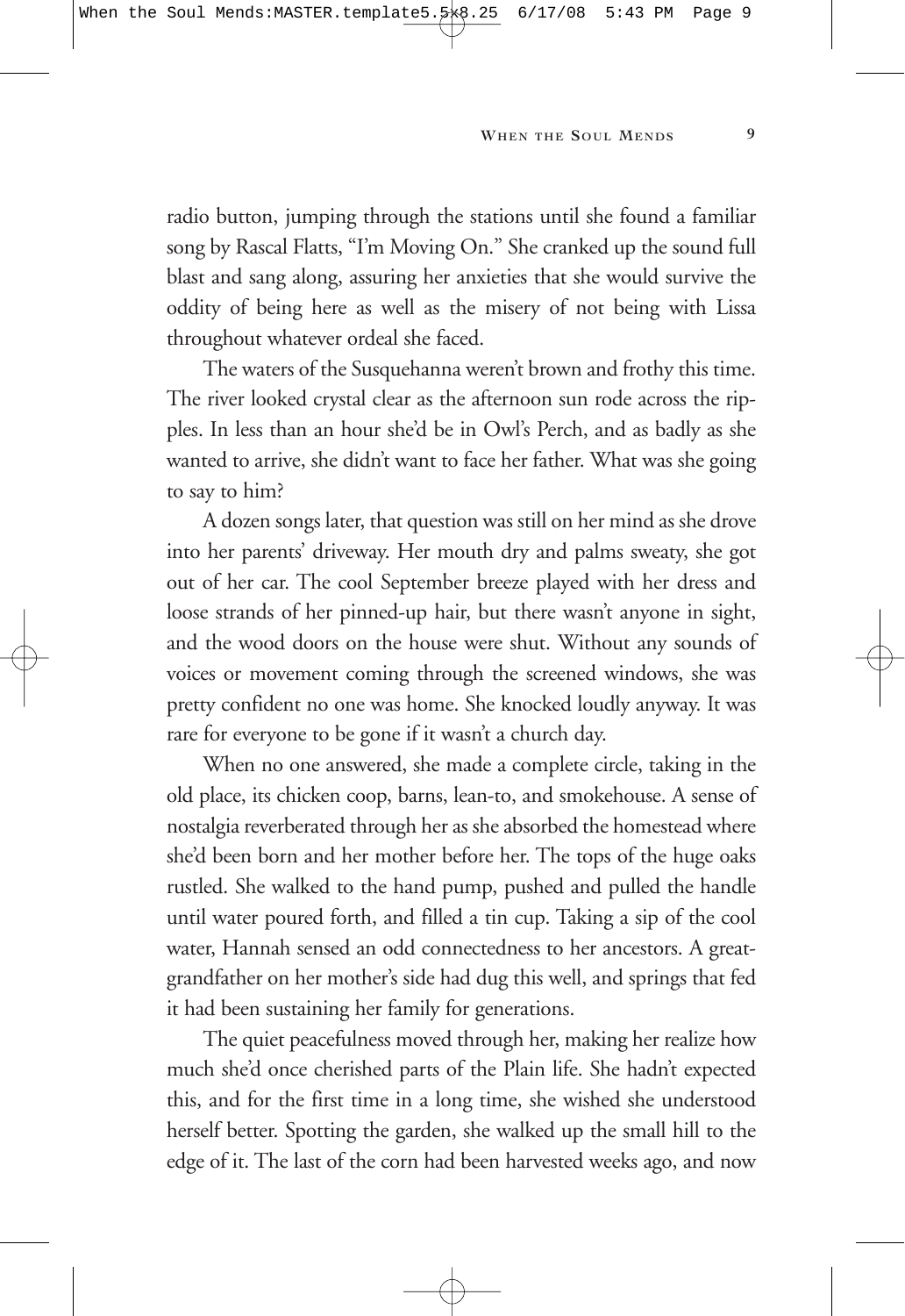all that remained were the cut-off brown stalks. The pea plants had been pulled up for the season. The cold-weather plants—broccoli, cauliflower, and cabbage—were thriving. She'd loved gardening from the first time her Daed had placed seeds in the palms of her hands and helped her plant them. Daed and she had come to the garden every day, watching, weeding, and watering. In the end those seeds produced enough food for her family to eat well all year long. Suddenly missing who her Daed and she had once been, her eyes misted. How much easier it would be to sort through her feelings if she understood the magnitude of emotions that came out of nowhere and took her to places she didn't know existed. Perhaps in that one thing, she and Sarah weren't so very different. Her sister seemed to respond immediately to the emotions that marched through her, and Hannah stood against them, but either way they left a mark.

Her mind returned to the strange conversation she'd had with Sarah—the jumbled words and thoughts that circled with no destination. She needed to find out what was going on with her. Deciding to go see Luke and Mary for answers, she went to her car. She backed out of the driveway and headed down the familiar dirt road she used to walk regularly when going to Gram's. The hairs on her arms stood on end as the paved road turned into a gravel one, the one where the attack had taken place. She locked her car doors and turned the music up to blaring, trying not to think about it. A few minutes later she pulled into Luke's driveway.

Getting out of the car, she noticed that his shop didn't appear to be open. The windows, blinds, and doors were closed. It seemed like he'd have the place open on a Saturday. She knocked loudly before trying the door.

When it opened, she stepped inside. The shadowy place didn't look anything like a usable shop. It looked like a storage room for buggy parts, not leather goods. Waiting at the foot of the stairs that led to the second-floor apartment, Hannah called, "Luke? Mary?"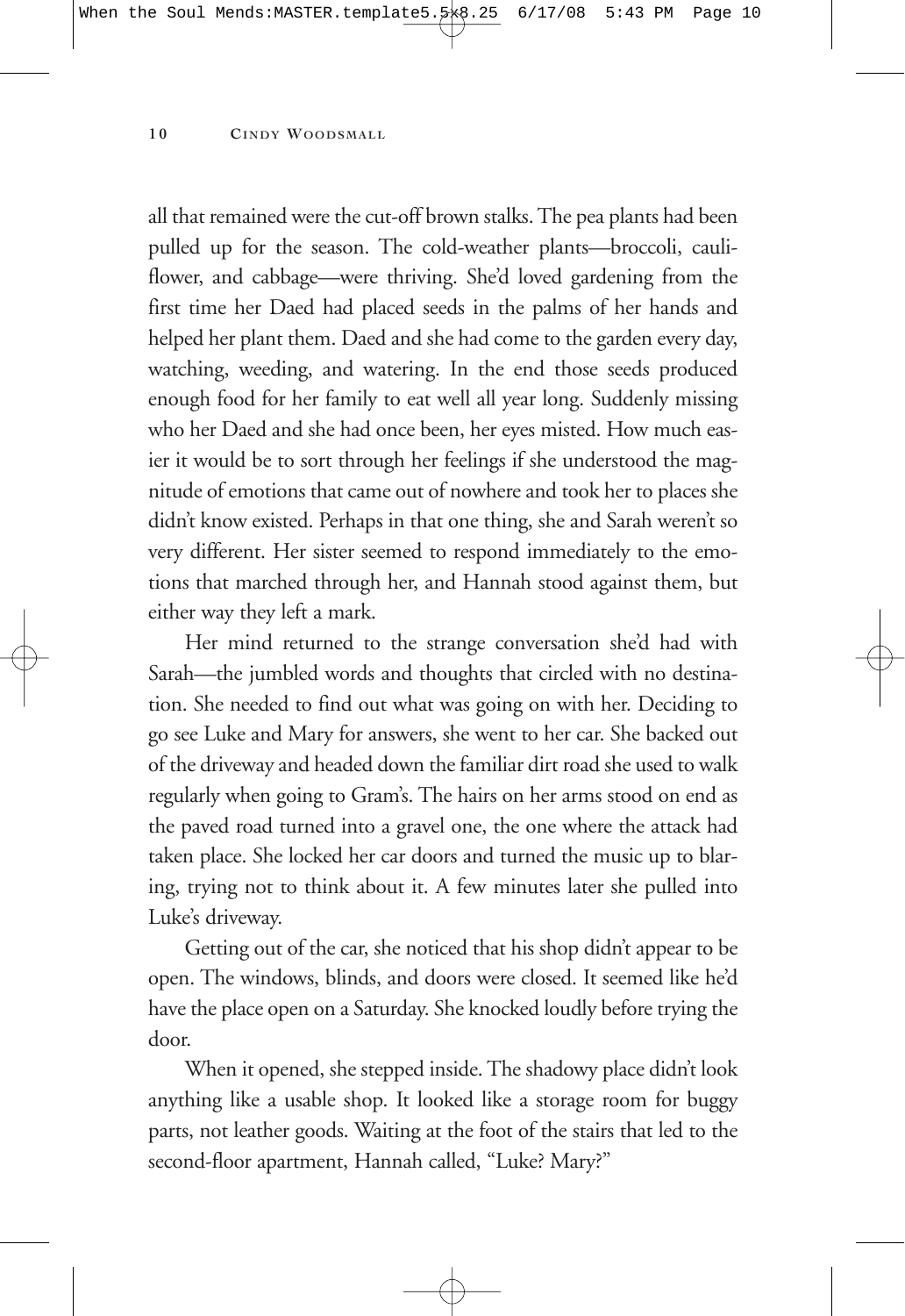The door at the top of the steps creaked open, and a half-dressed young man stepped out. "They don't live here. Never have. We rent the place."

He might be Amish, but she couldn't tell for sure since he only had on a sleeveless T-shirt and pants.

He descended a few steps.

Hannah backed up. "I'm sorry for interrupting you."

"No interruption at all."

Luke and Mary never lived in the home above the harness shop, both of which were built by the community just for them? Unwilling to ask any questions, Hannah went to her car.

Opening the door to the vehicle, she spotted Katie Waddell's white clapboard home amid fenced pasturelands. The once-worn footpath from here to Gram's was thick with grass. Hannah closed the door to her car. Maybe it was time to push beyond her fears. She headed for the old farmhouse. Except for a few fences that needed mending, the place looked good. Her heart pounded something fierce as she crossed Gram's screened porch to the back door.

*"Look at me, Hannah."* As if catapulted back in time, she could hear Paul's voice and feel the soft rumble of his words against her soul. *"I've been aching to talk to you before I return to college. There are some things I just can't write in a letter."*

She shuddered, trying to dismiss the memory and ignore the feelings that washed over her as she knocked on the door. No one answered. She peered through the gape in the curtains that hung over the glass part of the door and knocked louder. After several minutes she gave up, left the porch, and moved to the side yard, thinking Gram might be in the garden. But one look at the garden said no one had been in it for quite a while. Paul's old rattletrap of a truck sat under a pavilion near the garden, the hood up and the engine dangling above by a thick chain.

Eeriness crawled over her skin as if she were trapped in one of those *Twilight Zone* episodes Martin had told her about. Whatever was going